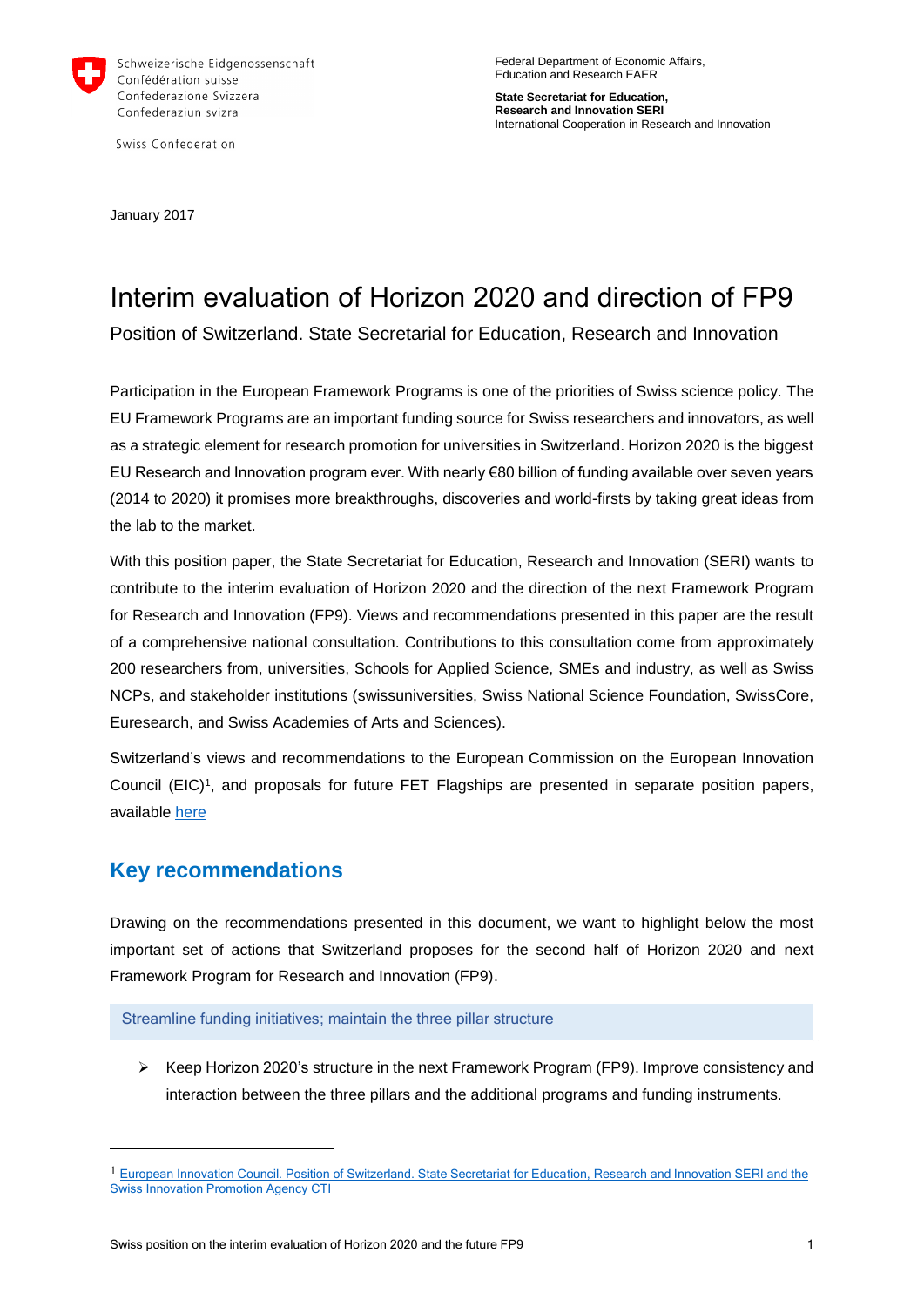$\triangleright$  Offer fewer and more streamlined instruments with harmonized rules reducing as much as possible the administrative burden for researchers. Provide a more clear and coherent description of the objectives of the different funding instruments and a comprehensible overview on the complementarity amongst them.

Maintain [the right balance between support for fundamental and applied research, and innovation:](#page-3-1)

- $\triangleright$  Provide sufficient funding to fundamental research through individual and collaborative research across the Framework Program, e.g. through the ERC but also Pillar III
- $\triangleright$  Consider the entire innovation cycle, making sure that an adequate balance between market and non-market oriented research is achieved. Consequently, increase the funding support for projects involving technologies with lower TRL (TRL 1 to 3).

Ensure the support for various forms of [bottom-up research](#page-4-0)

- $\triangleright$  Secure balanced support for collaborative and individual research, bottom-up driven research focused on clearly defined and globally relevant objectives.
- $\triangleright$  Offer more opportunities in Pillar I for collaborative research, such as the ERC Synergy Grants and FET Open. Implement more funding opportunities such as the Proof of Concept grants in the ERC in other different parts of the Framework Program e.g. Pillar III.

#### [Better integration of Social Sciences and Humanities](#page-5-0)

- $\triangleright$  In order to benefit from SSH as a tool to help addressing great challenges (such as migration and radicalization), stakeholders and groups involved in the development of the work program (e.g. evaluators, advisory groups) should include relevant SSH experts from the very beginning.
- $\triangleright$  SSH experts should be systematically included in evaluation panels to ensure adequate evaluation of proposals with an SSH component.

Foster further simplification of [application and participation](#page-6-0) 

- $\triangleright$  Implement simpler audit practices and straightforward rules to report internally invoiced costs.
- $\triangleright$  Allow for smaller consortia in collaborative projects to reduce administrative burden due to the constantly growing size of research project consortia.
- $\triangleright$  Improve tools that enable participants identifying appropriate funding opportunities, such as the search function in the participant portal to find information about new calls, explicit link the electronic version of the work program with the call reference in the participant portal.

#### [Tackle oversubscription and low success rates](#page-6-1)

 $\triangleright$  Articulate more clearly the expected "impact" in the calls. This will allow scientists to draft proposals that are more consistent and prevent them from submitting out-of-focus proposals.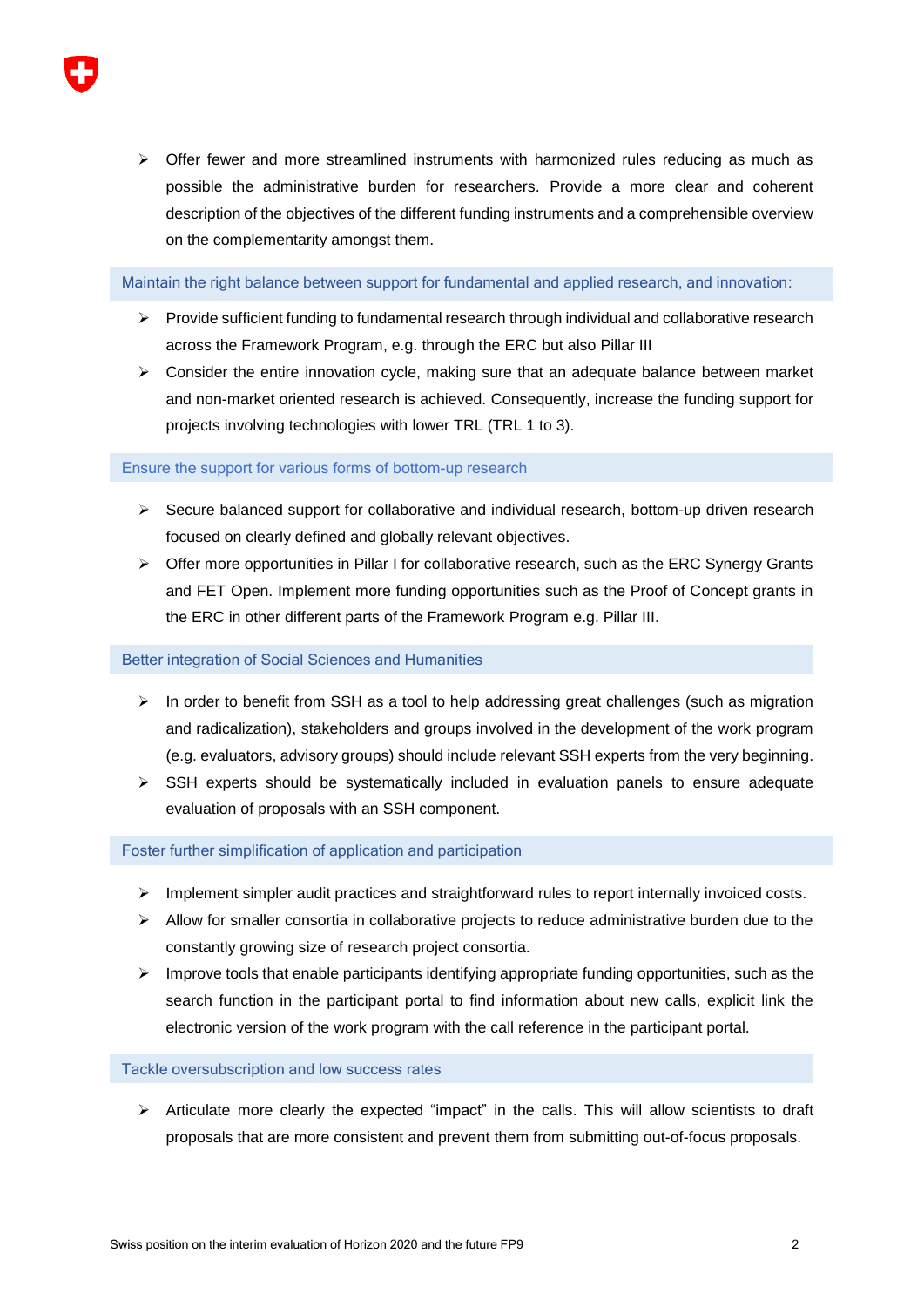- $\triangleright$  Encourage evaluators to describe the limitations of a proposal more precisely and to avoid including overall generic feedback. This will reduce the risk of smoothening out the proposal shortcomings and help applicants to understand what is needed to improve their proposal.
- $\triangleright$  Implement a two-stage submission procedure more regularly. Whenever possible shorten the time for the first stage while extending the time between first and second stage.

#### [Support research through grants, not loans](#page-7-0)

 $\triangleright$  For academic and non-for profit institutions, keep grants instead of loans as the main funding model. Whenever appropriate, consider loan models to fund market-oriented research.

#### [Continue supporting Open Science](#page-7-1)

- $\triangleright$  Continue stimulating the dialogue between stakeholders, researchers, data specialists, policymakers and publishers. Avoid duplication of efforts by developing a joint strategy that helps synchronizing the working activities and establishing a platform to ensure cross-fertilization between the groups. Act as a facilitator of the discussion among stakeholders not only at European, but also at global level.
- $\triangleright$  Offer funding opportunities to research on Open Science to generate scientific evidence on the challenges and benefits of open access at different levels (e.g. researchers, funders, society, consumers, etc.), as well as on the cost-effectiveness of the Horizon 2020 measures.
- $\triangleright$  An important goal of Open Science is to increase the value and sustainability of scientific results, and reduce waste in research. Consequently, more funding opportunities to "Research on Research" would allow, researchers to take the time to assess quality and consistency of scientific results, to round up research conducted on a particular topic, to determine what the common themes are, and whether there is a common answer that has been discovered on the topic.

#### Strengthen [Open to the World](#page-9-0) Policy

- $\triangleright$  Strengthen the ERC and MSCA instruments by increasing or at least maintaining the respective budgets. Open up the instruments (under certain conditions) to third countries participants to increase prestige and competition.
- $\triangleright$  Keep excellence as main criterion for funding. Strengthening scientific excellence in Europe should remain a fundamental goal.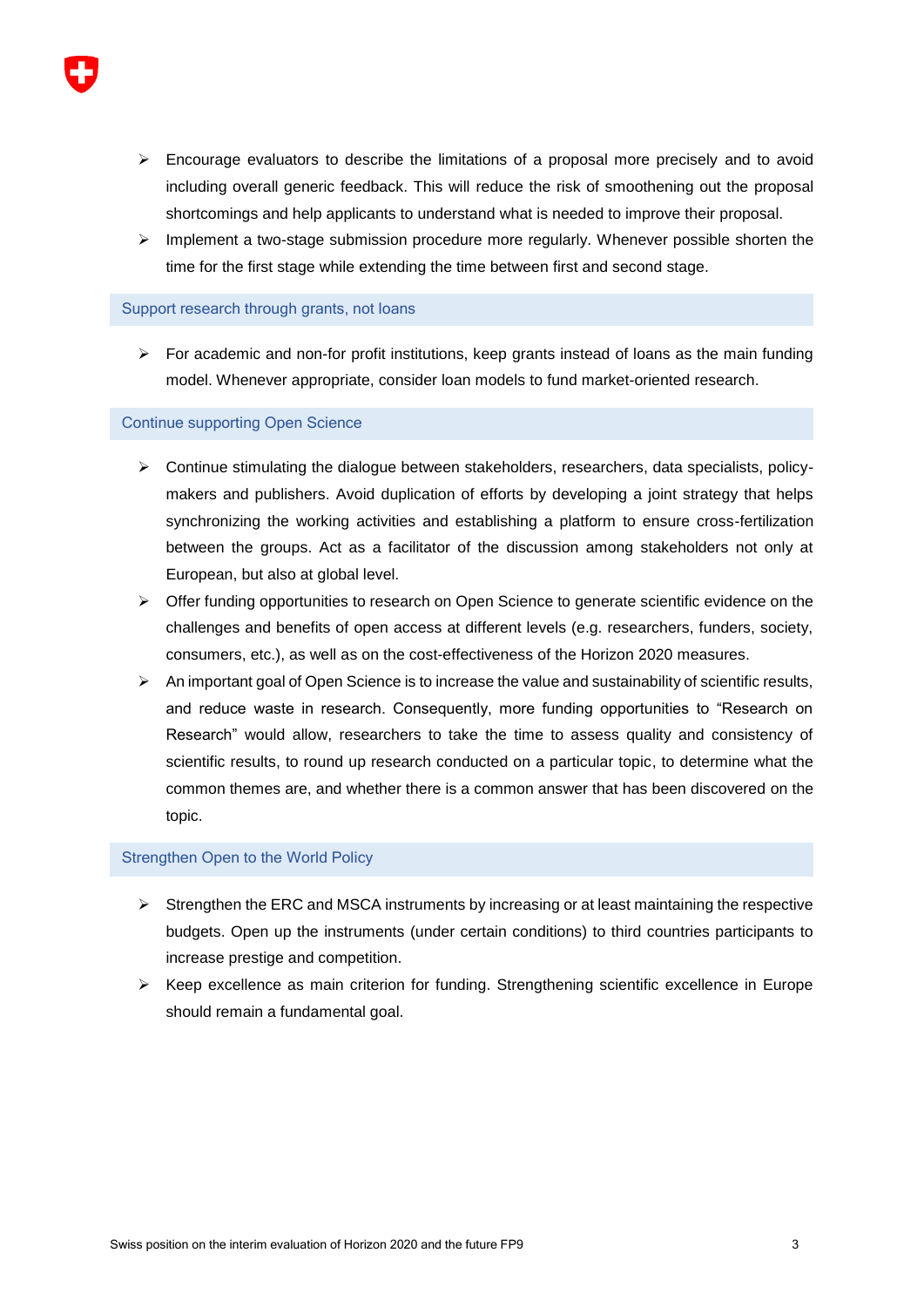## **Lessons learnt from Horizon 2020 and proposals for FP9**

## <span id="page-3-0"></span>**Streamline funding initiatives; maintain the three pillar structure**

Swiss scientists and stakeholders highly appreciate the Horizon 2020's structure designed around three pillars: I. Excellent Science, II. Industrial Leadership and III. Societal Challenges. They described this structure as appropriate and efficient. Several Swiss scientists and stakeholders pointed out that the number of additional programs and funding instruments (such as JPIs, JTIs, Art.185 initiatives EIT, etc) makes it complex to navigate the overall program and to identify where adequate funding opportunities exist.

#### **Recommendations:**

- Switzerland welcomes the core structure of Horizon 2020, consisting of three Pillars. We recommend maintaining the same structure in the next Framework Program (FP9) but improving consistency and interaction between the three pillars and the additional programs and funding instruments.
- **We see a need for a clear and more coherent description of the objectives of the different funding** instruments and a comprehensible overview on the complementarity amongst them.
- **In order to increase the impact of the different funding opportunities and avoid fragmentation, we** recommend streamlining or merging similar instruments and initiatives.
- **•** Opportunities funded through the ERA-NET instrument could be streamlined for example by launching larger calls. This will help to reduce administrative costs in the individual countries.

## <span id="page-3-1"></span>**Maintain the right balance between support for fundamental and applied research, and innovation**

Applied research and activities close to market directly contribute to solve short-term societal and commercial challenges. Fundamental research is the foundation on which applied research builds, and it serves to feed the pipeline for products and services we consume. Approaches in fundamental research are long-term oriented and build up the basis for more sustainable and goal oriented innovations. Funding support in Horizon 2020 should serve to stimulate the link between fundamental, applied and impact oriented research, thus illustrating the whole innovation chain - from the foundation to bring products and services effectively to the market and closer to the society.

Horizon 2020 offers support for fundamental research primarily in Pillar I (Excellent Science), through the European Research Council (ERC), the Marie Skłodowska- Curie Actions (MSCA) and the Future Emerging Technology (mainly FET Open and FET proactive). In contrast, Horizon 2020 support for applied sciences and research activities close to the market is mostly offered in Pillar II (Industrial Leadership) and III (Societal Challenges). Calls for proposals in these two Pillars often require products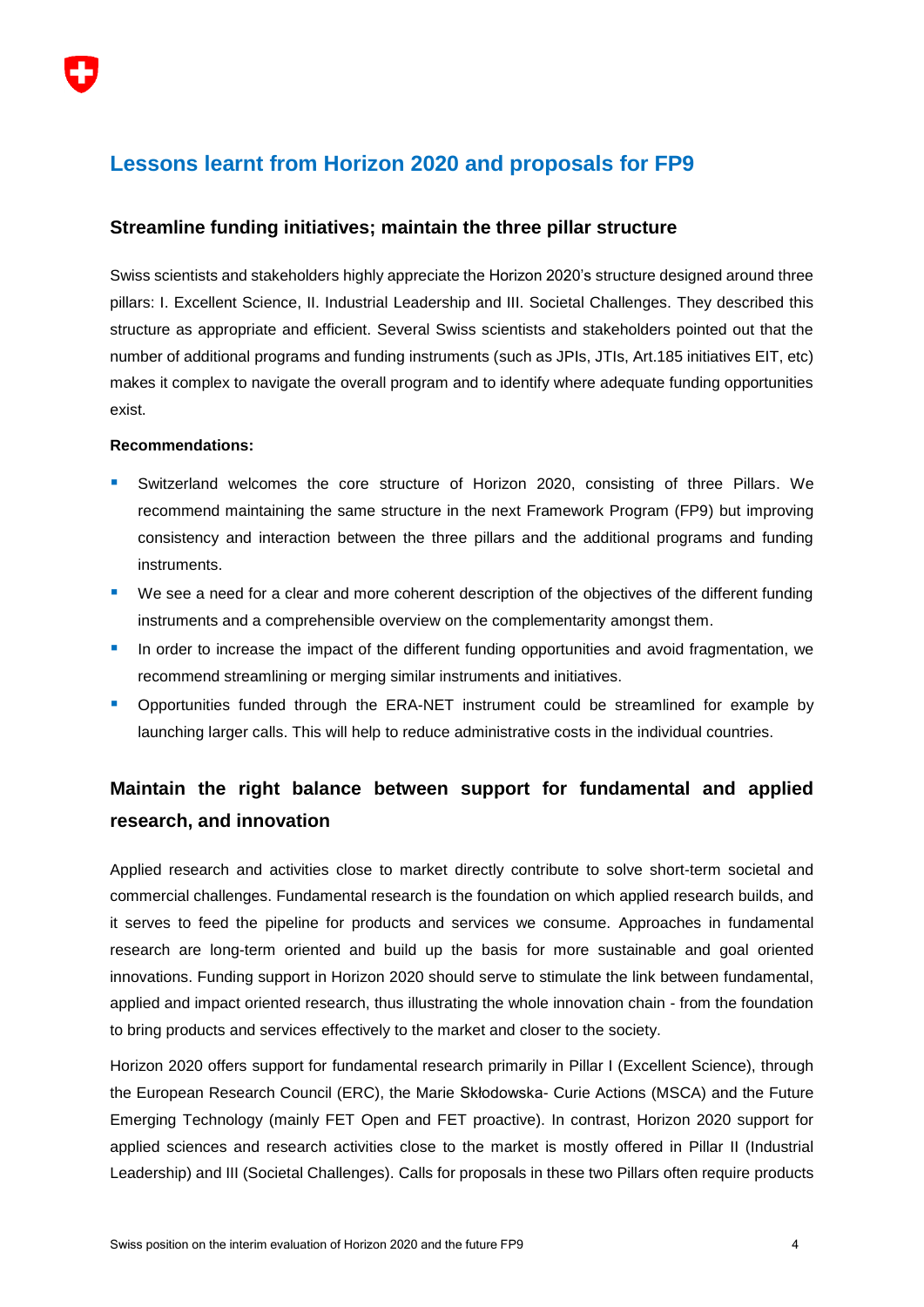

to be at a high Technology Readiness Level (TRL 5 or higher). A TRL higher than five requires that a specific technology has been validated at least in a relevant environment. Consequently, focus on high TRL limits the potential of research, hampers participation and holds back contribution from technologies from lower TRLs.

#### **Recommendations:**

- Switzerland very much seconds Horizon 2020's objective to bridge the gap between fundamental research and implementing innovation, and supports opportunities for applied research and innovation activities. Nonetheless, we observe with concern the limited support offered to collaborative fundamental research, which serves to answer scientific questions and is long-term oriented. Hence, in the second half of Horizon 2020, we strongly encourage offering more funding opportunities for collaborative fundamental research with no primary market orientation in Pillar II and III.
- Lack of support for research on technologies with a lower TRL (1 to 3) automatically results in holding back technologies from reaching a higher TRL. Switzerland strongly recommends increasing the funding support for projects with a lower TRL in Pillar III. Calls including low TRLs will enable Europe to cover the whole scope of scientific excellence and to contribute to solutions for short-term as well as long-term societal challenges.
- **Excellent bottom-up, investigator-driven fundamental research must remain a central backbone of** Horizon 2020. Sufficient funding to fundamental research should be further provided through the ERC, but also through other parts of Horizon 2020.
- Consequently, FP9 should prioritize excellence, bottom-up, fundamental and multidisciplinary research. It should include sufficient funding to fundamental research for individuals and collaborative project, appropriate opportunities for research involving low TRL technologies

#### <span id="page-4-0"></span>**Ensure the support for various forms of bottom-up research**

Horizon 2020 offers funding opportunities for excellent individuals (bottom-up, investigator-driven research) and collaborative projects (mainly top-down oriented).

On the one hand, there is prominent support for fundamental, bottom-up, investigator-driven research projects in Pillar I. ERC and MSCA are highly relevant instruments given their bottom-up nature. They attract the best scientific talents worldwide, thus supporting the raise of a new generation of top researchers. Excellent researchers benefit from substantial grants, pan-European competition, excellent reputation and simplicity of the instrument, which would be difficult to replace at national level. ERC and MSCA respond especially to expectations of young researchers who seek opportunities to pursue new ideas that may enable breakthrough discoveries. Scientific excellence as the main evaluation criterion ensures genuine competition among researchers and research institutions.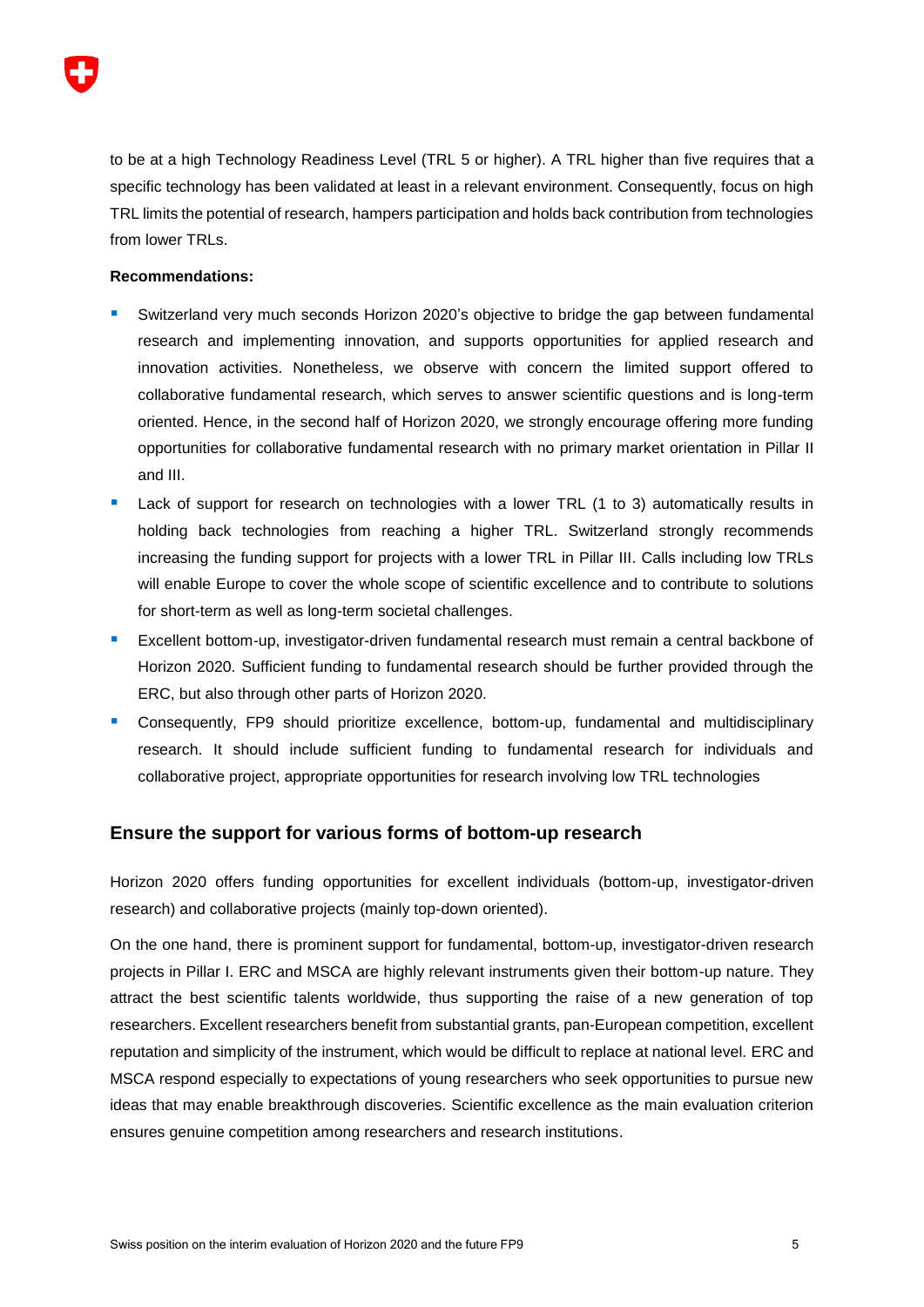

On the other hand, a tremendous potential of collaborative research projects has been proven successful in Pillars II and III. Collaborative projects support cross-border and interdisciplinary cooperation, leading to cross-fertilization between disciplines, as well as cross-country learning and networking opportunities. They enable researchers from different regions (in Europe and beyond) and backgrounds (public, private) to work together. Collaborative projects are essential for addressing societal problems in Europe, which no country or researcher can solve alone.

#### **Recommendations:**

- Switzerland considers that collaborative research clearly reflects the real European added value. The remarkable potential of the combination of collaborative projects and bottom-up research and innovation should be strengthened and effectively supported across Horizon 2020 and the future FP9. We strongly support offering more collaborative research opportunities in Pillar I, such as the ERC Synergy Grants and FET Open.
- Switzerland is convinced that bottom-up, investigator-driven research is a very effective manner to foster real innovation. We strongly encourage supporting bottom-up research for collaborative projects in Pillar III.
- **Funding opportunities such as the Proof of Concept grants in the ERC should be implemented** across Horizon 2020 and FP9.

#### <span id="page-5-0"></span>**Better integration of Social Sciences and Humanities**

It goes without saying that a critical validation and an in-depth understanding of societal and economical challenges requires exhaustive analysis and expertise from the Social Sciences and humanities (SSH). Beyond understanding these challenges, SSH enables translating scientific results to society, consequently allowing scientific results reach a higher societal and economic impact. Horizon 2020 aimed at better integrating SSH as an essential part of the activities in all program sections.

Despite this intention, which Switzerland very much welcomes, synergies are still not visible and interdisciplinary research fully including SSH is not yet funded at its potential. This does not necessarily mean that there are not enough calls or topics with an SSH component. According to the EC, 41% of all Horizon 2020 topics in Pillars II and III (WP 16-17) include an SSH component and are "SSH-flagged". Swiss SSH stakeholders believe that the SSH component is often described with a rather vague formulation such as "consider gender dimension" or "consider social acceptance of xy". Furthermore, SSH-flagged calls and topics do not require the involvement of SSH in research consortia, making an effective contribution by SSH to a proposal rather scarce.

#### **Recommendations:**

 Switzerland supports efforts to further integrate SSH in Horizon 2020. In the remaining period of Horizon 2020 and in the future FP9, we strongly recommend encouraging and, whenever appropriate, requiring scientists to involve SSH researchers in research consortia.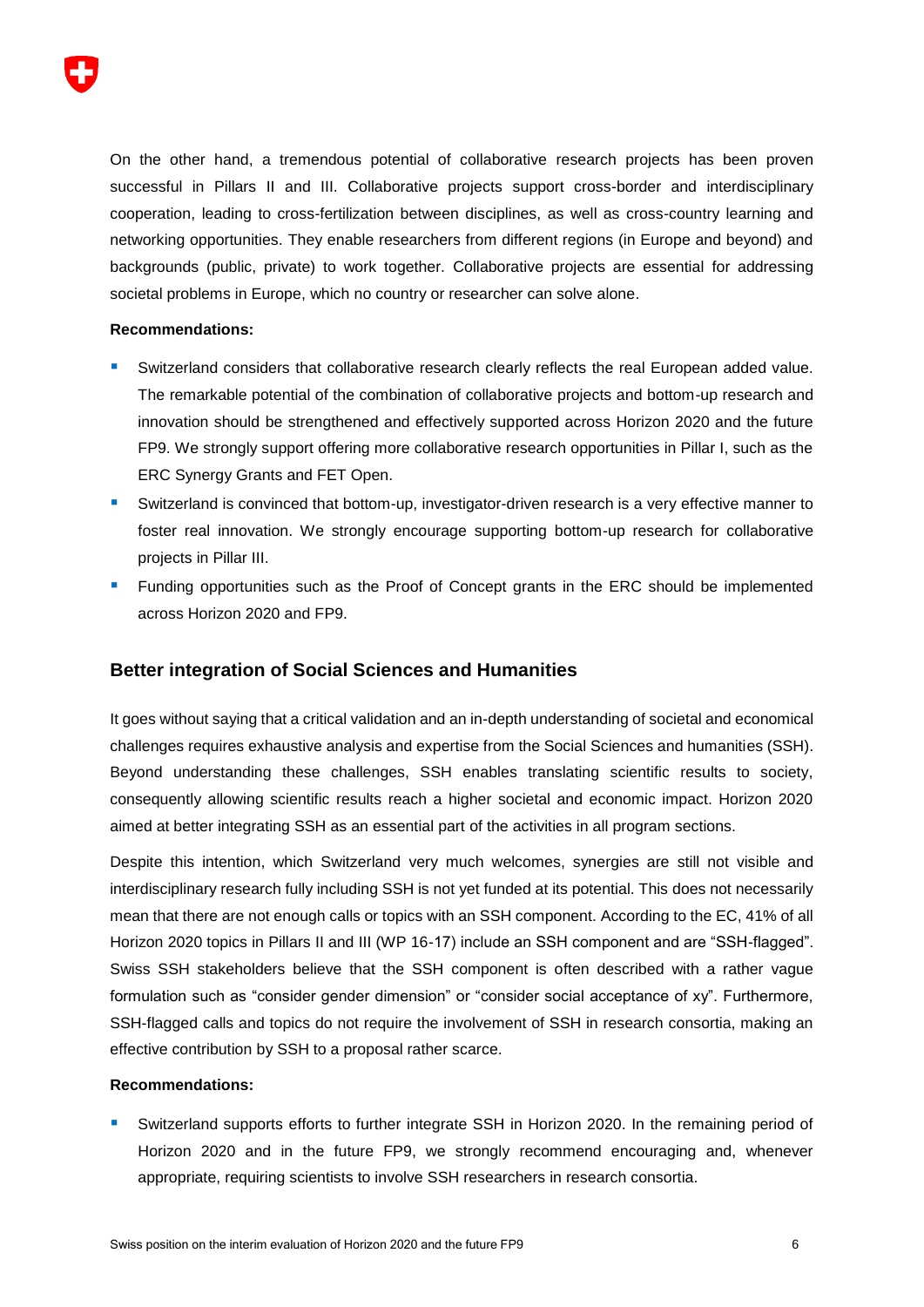- In order to benefit from SSH as a tool to help addressing great challenges (such as migration and radicalization), expert and groups involved in the development of the work program (e.g. evaluators, advisory groups) should include relevant SSH experts from the very beginning.
- As implemented by the EC in the Horizon 2020's calls 2016-2017, evaluation panels should systematically continue including SSH experts. This will enable to adequately evaluate proposals with an SSH component.

## <span id="page-6-0"></span>**Foster further simplification of application and participation procedures**

Compared to FP7, Horizon 2020 implemented measures such as the harmonization of rules and fewer funding schemes (RIA, IA, CSA), single participant portal, which significantly streamlined the application process and administration of projects. Simple administrative processes and project management are of particular benefit to those who lack previous experiences and resources to cope with the administrative burden. Further simplification will give real opportunities to excellent newcomers.

#### **Recommendations:**

- Switzerland welcomes the measures implemented to simplify and improve the efficiency in application and participation in Horizon 2020. FP9 should continue fostering simplification at various levels.
- **E** We recommend implementing simpler audit practices and straightforward rules to report internally invoiced costs (for example for the use of shared laboratory or testing equipment).
- We encourage improving tools that enable participants to identify appropriate funding opportunities: search function in the participant portal to find information about new calls, explicit link the electronic version of the work program with the call reference in the participant portal.
- Administrative burden is increasing due to the constantly growing size of research project consortia. To enable participants to focus on their research, we suggest keeping the size of consortia within a manageable limit.

### <span id="page-6-1"></span>**Tackle oversubscription and low success rates**

Switzerland shares the concerns of other countries about the oversubscription and the low number of successful applications within Horizon 2020. Scientists and stakeholders in Switzerland perceive oversubscription as an additional hurdle to submit project proposals. They pointed out that the unbalanced between the considerable high costs for development of high quality proposals and oversubscription combine with low success rate, clearly affects the motivation to participate. There is concern that oversubscription may have a negative effect on the quality of the evaluation process due to overloaded evaluators. This perception is increased by discrepancies between the rather generic feedback in the Evaluation Summary Reports, the score and a negative funding outcome.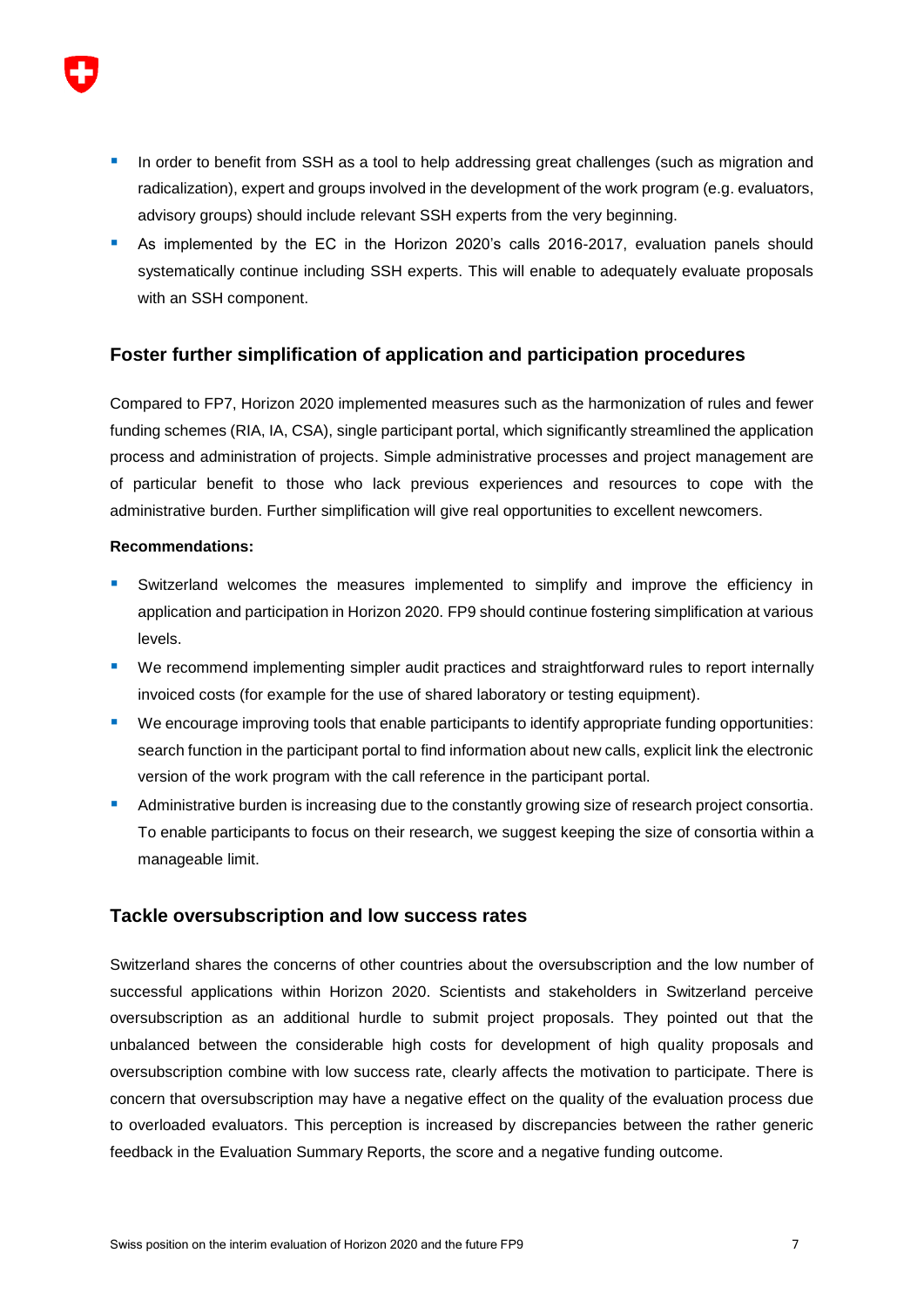**Recommendations:** 

- Impact is a key element in the evaluation of proposals. However, participants expressed a need to comprehend better what the expected "impact" intends. In some occasions, scientist and stakeholders in Switzerland perceived its meaning rather more politically than scientifically or societal driven. Accordingly, we recommend a more clear articulation of the expected "impact". This should allow scientists to draft proposals that are more consistent and prevent them from submitting out-of-focus proposals.
- Similar to the ERC system, evaluators should be encouraged to describe the limitations of a proposal more precisely. In this sense, Evaluation Summary Reports should avoid including overall generic feedback, which might result in smoothening out the comments of the evaluators and impeding applicants to understand well enough what is needed to improve a proposal.
- **Scientists in Switzerland have a clear preference towards the two-stage submission procedure. In** the second half of Horizon 2020 and the FP9, we therefore recommend implementing a two-stage submission procedure more regularly. Whenever possible, time for the first stage should be shorter, and time between the first and second stage extended.
- Despite the relevance of the impact of research and innovation, excellence should remain the main criterion for evaluation.

### <span id="page-7-0"></span>**Support research through grants, not loans**

Switzerland observes with concern the increasing trend towards loan-based funding. We consider this a less suitable form to fund research. For the largest part of research as well as non-for-profit and public institutions, grants are the only acceptable and realistic funding model. It is not suitable to implement a loans funding model in an academic, not for profit context. Academic consortia typically share intellectual property rights for products or innovative solutions resulting from their collaborative research. However, for example access to loans under the InnovFin instrument required a member of the consortium to claim for the IPR ownership. The very fundamental "right to fail" of science makes loans a rather less sustainable form to fund scientific research. The nature of research does not guarantee researchers positive results from the beginning. In science, negative results can also be considered a success.

#### **Recommendations:**

 Switzerland strongly recommends to maintain grants as the main source of funding and to reduce loan-based funding to the minimum.

### <span id="page-7-1"></span>**Continue supporting Open Science policy**

Switzerland welcomes the measures implemented in Horizon 2020 towards Open Access to scientific publications and Open Research Data. We are convinced that Open Access to scientific results serves to spread knowledge on which further research can build upon. It contributes to better reproducibility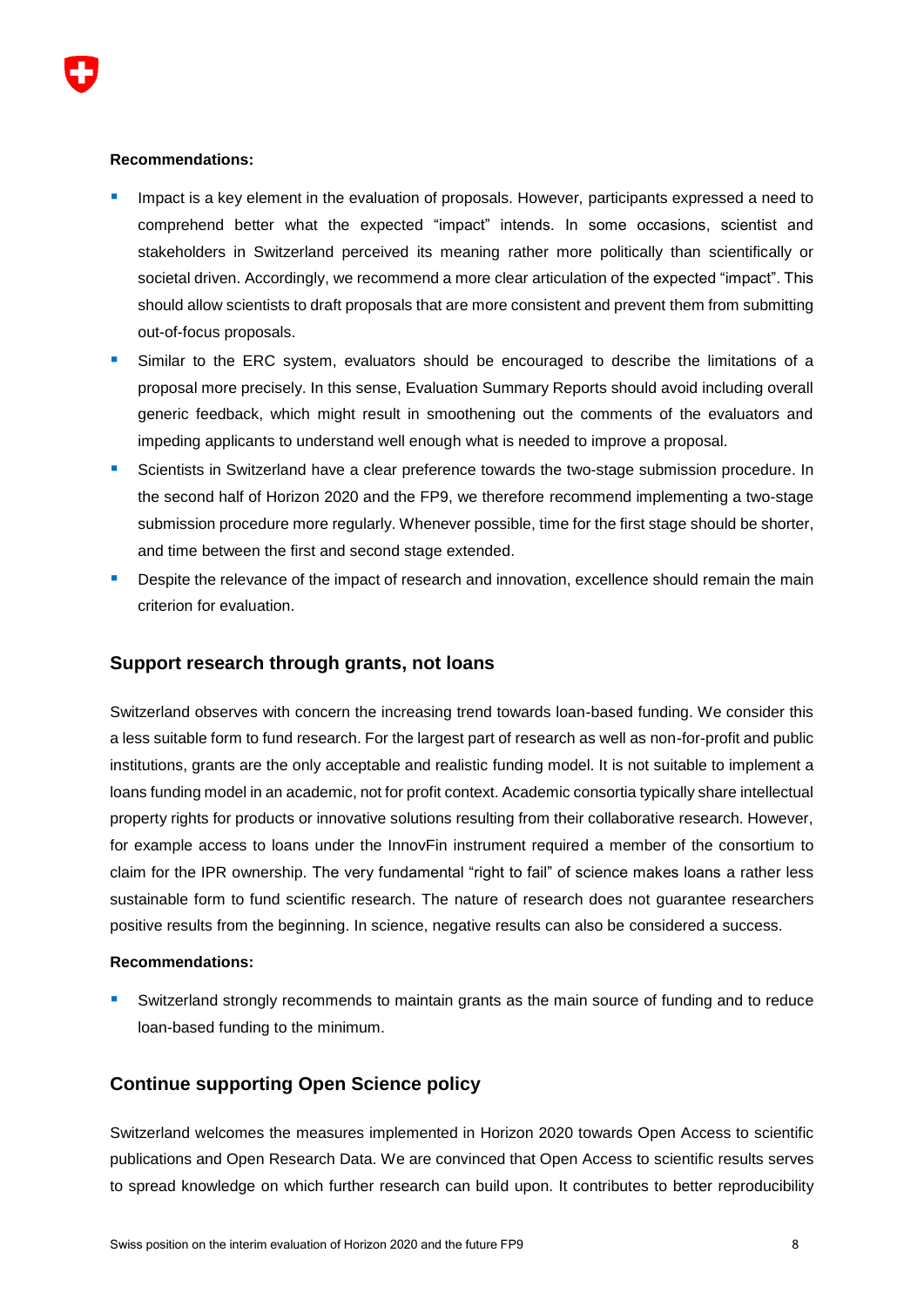

and validation of scientific results, and accelerates the innovation process. Open Research Data has the potential to speed up the research process, improve trust in research, contribute to research integrity as well as foster transparency and ethical scientific conduct.

#### **Recommendations:**

- Switzerland participates in the discussion about Open Science in multiple groups initiated by the European Commission, e.g. ERAC working groups, NRP, Open Science Policy Platform (OSPP), and European Open Science Cloud (EOSC). We strongly support efforts to stimulate dialogue between stakeholders, researchers, data specialists, policy-makers and publishers. Switzerland is however of the opinion that there are currently too many groups set up around Open Science without a clear common strategy or goal. In order to benefit from these discussions and to avoid duplication of efforts, we strongly recommend elaborating a joint strategy that helps synchronizing the working activities and establishing a platform to ensure cross-fertilization between the groups.
- In order to avoid fragmentation of the debate and ensure a common, global understanding of the benefits and challenges of Open Science, Switzerland strongly encourages the European Commission to facilitate the discussion among stakeholders not only at European, but also at global level.
- Switzerland welcomes the efforts from the European Commission, through the EOSC, to align existing data infrastructures.
- We welcome Horizon 2020 measures, such as obligation to ensure open access (free of charge, online access for any user) to all peer-reviewed scientific publications relating to its results and the Open Research Data requirement (with opt-out option), to be implemented in 2017. However, Swiss scientists and stakeholders call for clearer information on the following aspects:
	- It should be explained more clearly that funding for publication in hybrid journals in Horizon 2020 is not eligible for funding.
	- Costs for article processing charges (APC) should be allowed as eligible costs.
	- Requirements for Open Data as well as rights and implications for opt-out options should be described more clearly.
	- Eligibility for reimbursement of costs for data archiving in a repository should be explained more clearly.
- Funding opportunities to research on Open Science as such should be provided so as to produce scientific evidence on the challenges and benefits of open access at different levels (e.g. researchers, funders, society, consumers, etc.), as well as on the cost-effectiveness of the Horizon 2020 measures.
- Offering the best platform, Horizon 2020 should pilot new/alternative metrics.
- An important goal of Open Science is to increase the value and sustainability of scientific results, and reduce waste in research. Consequently, more funding opportunities to "Research on Research" would allow, researchers to take the time to assess quality and consistency of scientific